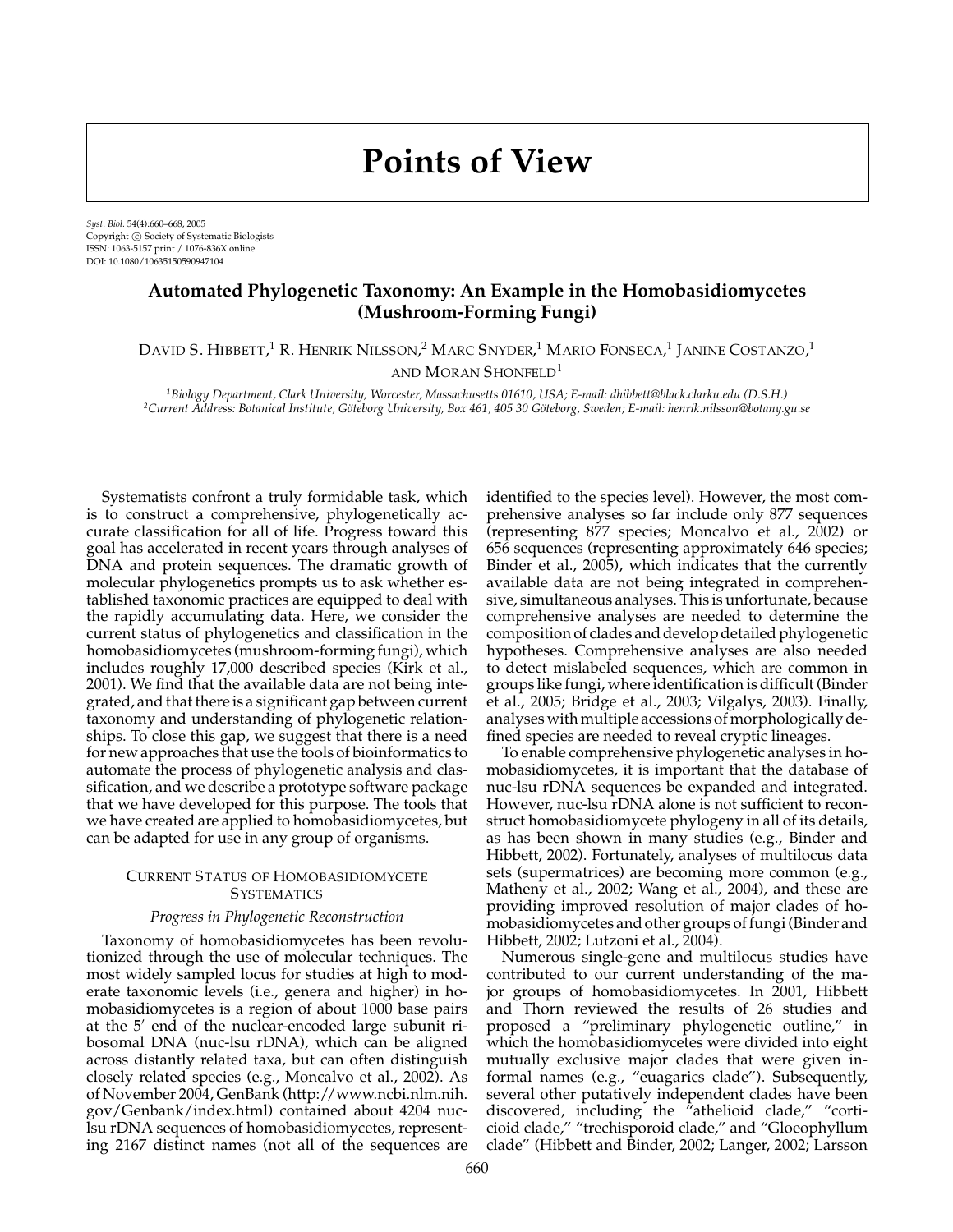et al., 2004; Binder et al., 2005). There may be other major clades waiting to be discovered. For example, *Jaapia argillacea* and several other species of resupinate basidiomycetes cannot be placed into any of the twelve clades named above based on currently available sequences (Larsson et al., 2004; Binder et al., 2005). Analyses of environmental sequences also suggest that there are major groups of homobasidiomycetes that have not yet been described (Vandenkoornhuyse et al. 2002; Schadt et al., 2003). This is not surprising, given that only about 70,000 species of fungi have been described (Kirk et al., 2001), whereas it is estimated that there are as many as 1.5 million extant species (Hawksworth, 2001).

#### *Progress in Classification*

The fungal taxonomic literature is highly dispersed, which makes it difficult to assess the extent to which recent advances in phylogenetic reconstruction have been incorporated into currently accepted classifications. However, there is one major reference that provides a measure of the current status of fungal taxonomy. The *Dictionary of the Fungi* series presents a unified classification for all groups of fungi down to the level of genera, and is now in its ninth edition (Kirk et al., 2001). Between the eighth and ninth editions, the classification of homobasidiomycetes in the *Dictionary* was revised extensively, in response to progress in phylogenetic reconstruction (Hawksworth et al., 1995; Kirk et al., 2001). The eighth edition placed the homobasidiomycetes in 26 orders in the subclass Holobasidiomycetidae, whereas the ninth edition placed most of the homobasidiomycetes in eight orders in the subclass Agaricomycetidae.

The ninth edition of the *Dictionary of the Fungi* represented a major, episodic advance toward a phylogenetic classification of homobasidiomycetes. Nevertheless, based on current views of homobasidiomycete phylogeny (Hibbett and Thorn, 2001; Weiss and Oberwinkler, 2001; Larsson et al., 2004; Binder et al., 2005), the Agaricomycetidae and at least four of the orders within the Agaricomycetidae are probably not monophyletic (Table 1). The most problematic order is the Polyporales, which includes representatives of nine different clades.

It is obviously unfair to expect the classification in the *Dictionary of the Fungi* to reflect the most recent phylogenetic analyses, especially those that appeared after the latest edition of the *Dictionary* was published. Indeed, the discrepancy between the *Dictionary* classification and our current understanding of phylogeny argues for the abandonment of print as a medium for communicating the most up-to-date taxonomy (in fact, on-line classifications already exist for both Basidiomycota, http://www.mycokey.com/ AAU/Systematics/SystematicsBasi.html, and Ascomycota, http://www.umu.se/myconet/Myconetxxxx.html). There is evidence that the limitations of print are not the only impediments to translation of phylogenetic trees into taxonomy, however. The *International Code of Botanical Nomenclature* (Greuter et al., 2000) may

also be part of the problem (Hibbett and Donoghue, 1998).

The constraints on taxonomic progress imposed by the *Code* (Greuter et al., 2000) are illustrated by the controversy over the classification of the genus *Coprinus*, a familiar assemblage of "inky cap" mushrooms. In 1994, and repeatedly thereafter, *Coprinus* was shown to be polyphyletic (Hopple and Vilgalys, 1994; Redhead et al., 2001, and references therein). Redhead et al. (2001) suggested that *Coprinus* s. lat. should be divided into *Coprinus* s. str., *Coprinellus*, *Coprinopsis*, and *Parasola*, but this proposal has become mired in a nomenclatural debate concerning conservation and typification of generic names (Jørgensen et al., 2001; also see discussion at http://www.cbs.knaw.nl/nomenclature/index.htm). Consequently, *Coprinus* s. lat. remains an "accepted" taxon (Kirk et al., 2001) fully a decade after it was shown that it is not a clade.

The example of *Coprinus* demonstrates that the challenges of translating phylogenetic hypotheses into taxonomy can be especially difficult at taxonomic levels at or below the rank of family, because of nomenclatural complexities. Problems such as the one posed by*Coprinus* will only increase in number as more genera are sampled intensively. For example, in the study of Binder et al. (2005), 34 genera were resolved as nonmonophyletic, and in the study of Moncalvo et al. (2002), 44 genera were resolved as nonmonophyletic.

In summary, homobasidiomycete taxonomy is blessed with an abundance of data and analyses, but lacks efficient mechanisms to integrate the emerging data into comprehensive phylogenetic trees, or translate trees into classifications. Over 90% of the homobasidiomycete nuc-lsu rDNA sequences in GenBank have been published since 1998, and there is no reason to expect the rate of data acquisition to decline in the near term. As the sequence database grows, there is a danger that the gap between taxonomy and understanding of phylogenetic relationships will widen. To prevent this from happening, systematists may wish to consider new tools that automate the process of phylogenetic classification.

#### TOWARD AN AUTOMATED PHYLOGENETIC TAXONOMY OF HOMOBASIDIOMYCETES

We have developed a Perl script package called *mor* that performs automated phylogenetic taxonomy in homobasidiomycetes. In brief, *mor* is a Web-accessible, interactive program that compiles and screens nuc-lsu rDNA sequences from GenBank, constructs phylogenetic trees, and translates trees into classifications (Fig. 1). Central to *mor* is the use of node-based phylogenetic taxon definitions, which allow the composition of taxa (clades) to be continuously updated as the underlying phylogeny changes. The *mor* package is available on an open-source basis and can be modified to work with any gene and any group of organisms. The following paragraphs provide an overview of the operations performed by *mor*. More detailed information is provided in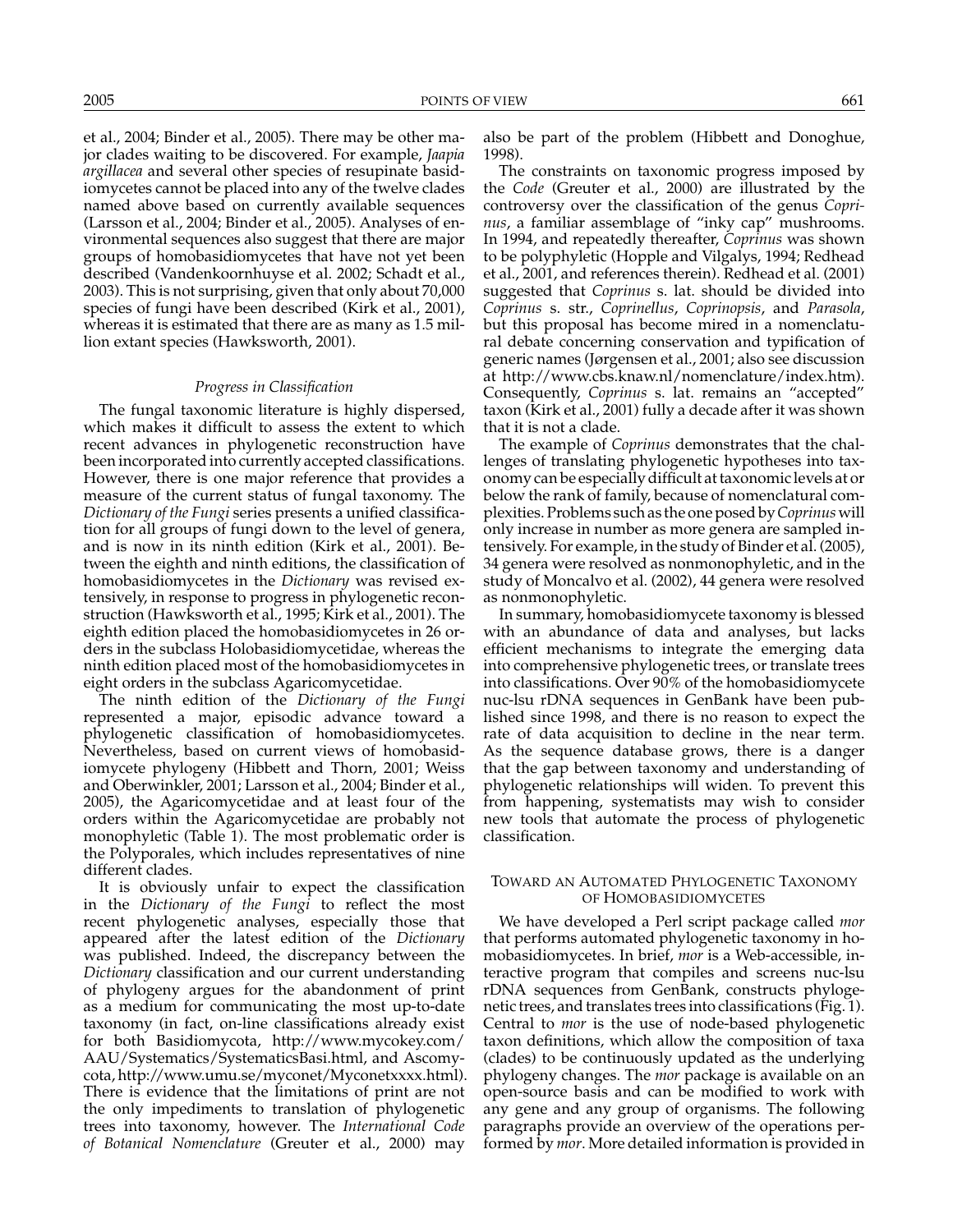|                                         |              |                  |                             | Dictionary of the Fungi, 9th ed. (2001)                   |           |                                         |                |                             |            |
|-----------------------------------------|--------------|------------------|-----------------------------|-----------------------------------------------------------|-----------|-----------------------------------------|----------------|-----------------------------|------------|
| Current phylogeny                       | Agaricales   | <b>Boletales</b> |                             | Cantharellales Ceratobasidiales Hymenochaetales Phallales |           | Polyporales                             | Russulales     | Thelephorales Tulasnellales |            |
| Athelioid clade<br>Bolete clade         |              | <b>Boletus</b>   |                             |                                                           |           | Athelia                                 | Stephanospora? |                             |            |
| Cantharelloid clade<br>Corticioid clade | Multiclavula |                  | Cantharellus Ceratobasidium |                                                           |           | Sistotrema<br>Corticium                 |                |                             | Tulasnella |
| Gloeophyllum clade<br>Euagarics clade   | Agaricus     | Hymenogaster     |                             |                                                           |           | <i>Cylindrobasidium</i><br>Gloeophyllum |                |                             |            |
| Gomphoid-Phalloid clade                 |              | Gastrosporium    |                             |                                                           | Phallus   |                                         |                |                             |            |
| Hymenochaetoid clade                    | Rickenella   |                  |                             | Hymenochaete                                              |           | Cotylidia                               |                |                             |            |
| Jaapia                                  |              | Jaapia           |                             |                                                           |           |                                         |                |                             |            |
| Polyporoid clade<br>Russuloid clade     |              |                  |                             |                                                           | Beenakia? | Polyporus                               |                |                             |            |
|                                         |              |                  |                             |                                                           |           | Albatrellus p.p.                        | Russula        |                             |            |
| Thelephoroid clade                      |              |                  |                             |                                                           |           |                                         |                | Thelephora                  |            |
| frechisporoid clade                     |              |                  |                             |                                                           |           | Trechispora                             |                |                             |            |
|                                         |              |                  |                             |                                                           |           |                                         |                |                             |            |

TABLE 1. Comparison of higher-level classification of homobasidiomycetes in the *Dictionary of the Fungi* versus current hypotheses of phylogenetic relationships, with exemplar genera. Genera followed by question marks are TABLE 1. Comparison of higher-level classification of homobasidiomycetes in the *Dictionary of the Fungi* versus current hypotheses of phylogenetic relationships, with exemplar genera. Genera followed by question marks are of uncertain placement.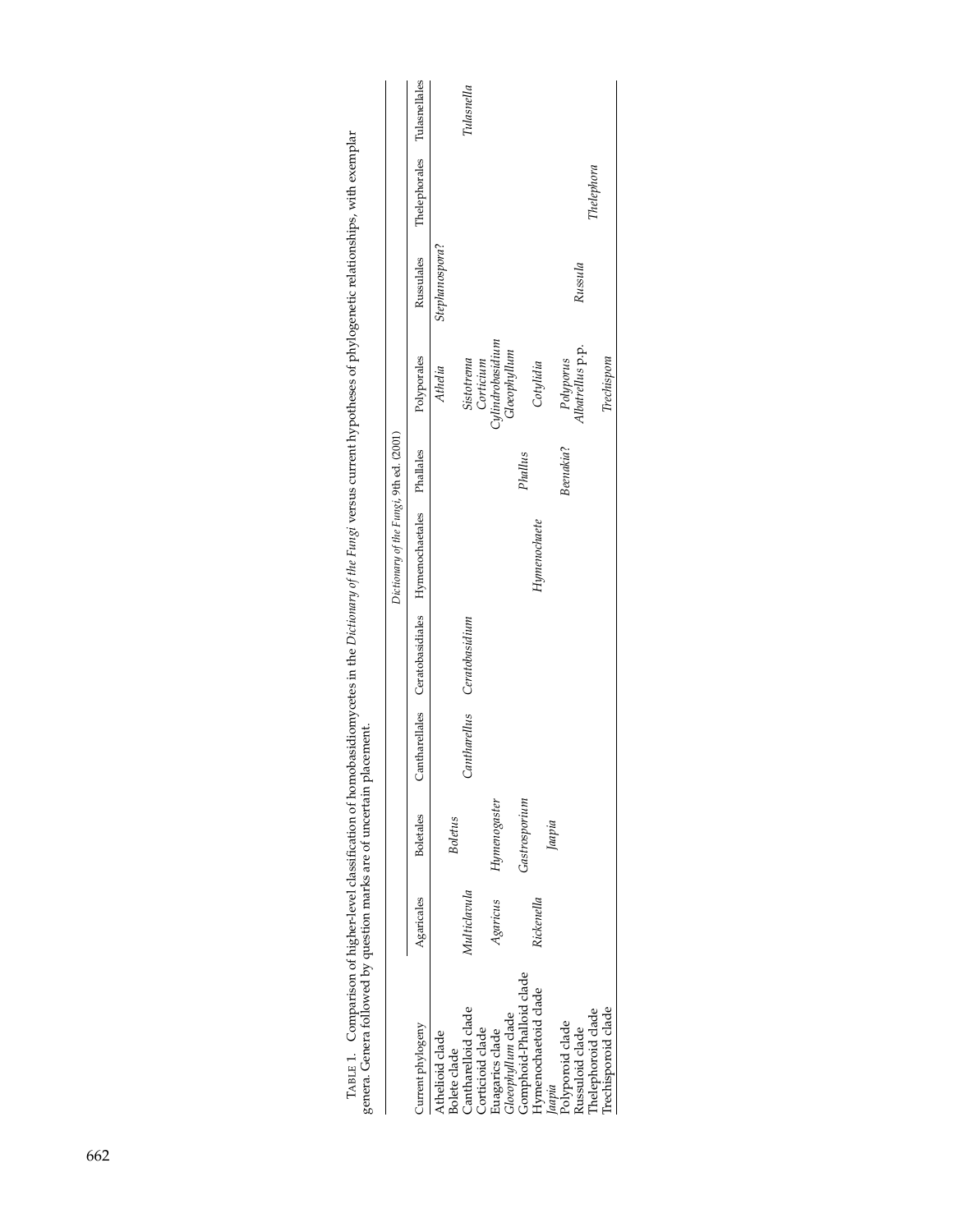

FIGURE 1. Simplified flow chart representing operations performed by *mor*, including sequence acquisition and screening (left), alignment and phylogenetic analyses (center), and extraction of clade composition information (right).

the program documentation available at the *mor* website (http://mor.clarku.edu).

#### *Automated Phylogenetic Reconstruction*

The *mor* software runs in a Linux environment (presently on a 1.6-GHz AMD Athlon PC). Upon being evoked on a weekly basis by the operating system, *mor* uses BioPerl routines (http://bioperl.org) to connect to GenBank and retrieve new sequences using a Boolean search string tailored to match only homobasidiomycete nuc-lsu rDNA sequences between 800 and 1500 base pairs. Downloaded sequences are screened according to several criteria, including percentage of ambiguous sites (sequences with more than 3% of the positions reported as "n" are rejected on the assumption that they are of low quality), and occurrence of putatively conspecific sequences with at least 99.5% identity in the dataset (values of these screening parameters are arbitrary and can be adjusted by

modifying the Perl script). The latter criterion is intended to prevent redundant sequences from accumulating in the data set, while still allowing sequences representing cryptic species to be added. Sequences that pass these tests are subjected to a final screening procedure using a profile hidden Markov model constructed with HM-MER 2.3.2 (Eddy, 1998; http://hmmer.wustl.edu/) based on a reference alignment of 1275 homobasidiomycete nuc-lsu rDNA sequences. For each candidate sequence, HMMER calculates a bit score, which reflects whether the candidate sequence is a better match to the profile model or a null model of nonhomologous sequences, and an E-value, which reflects the number of false positives expected at that bit score. Threshold values for bit scores and E-values were determined by matching 200 other homobasidiomycete sequences and 200 nonhomobasidiomycete sequences to the reference alignment using the *hmmpfam* component of HMMER. Following the screening procedure, the accepted and rejected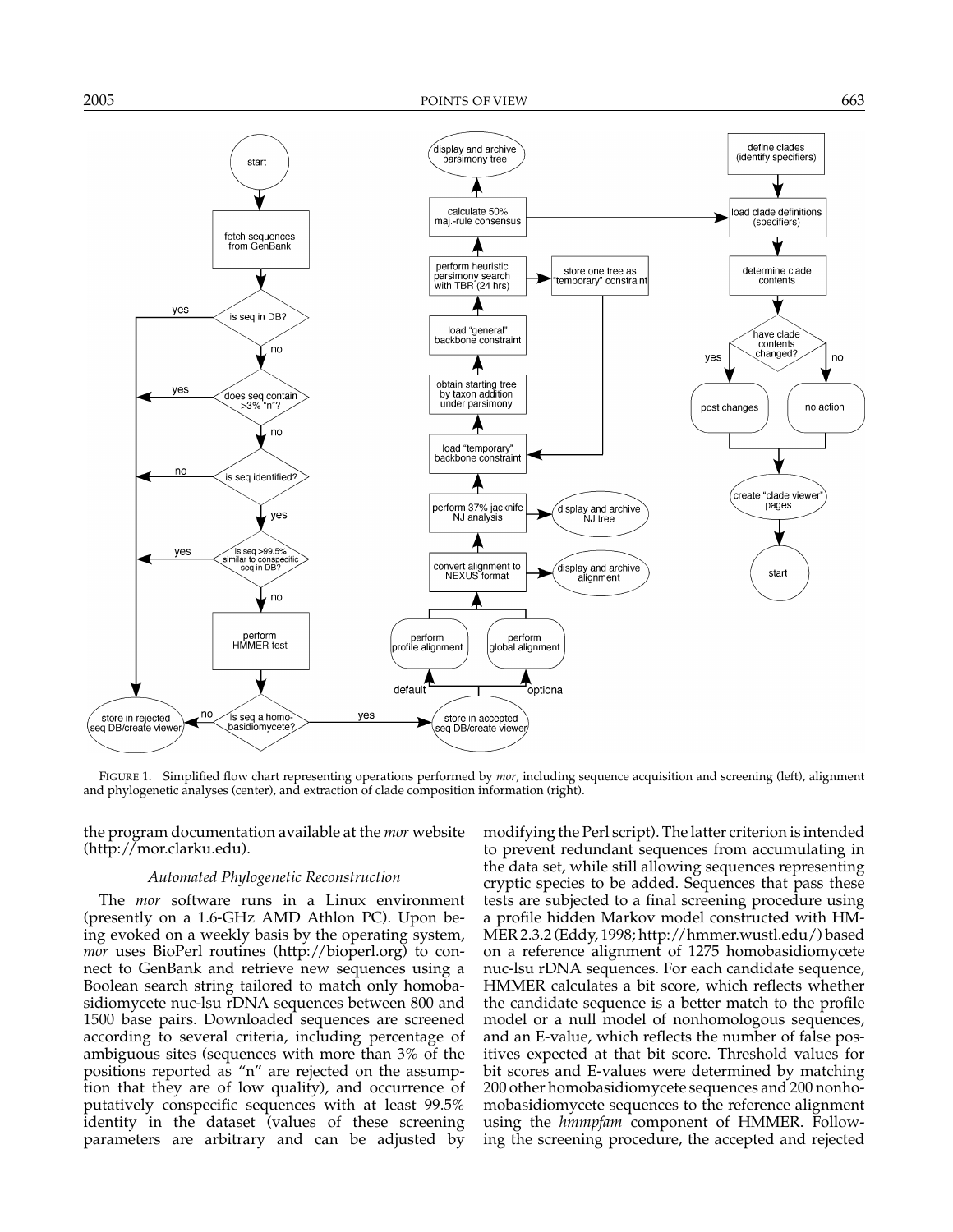

sequences are stored in separate Web-accessible MySQL databases (http://www.mysql.com). Reasons for rejection are noted in a rejected sequences viewer.

Accepted sequences are aligned using Clustal W (Thompson et al., 1994) in profile mode (optionally, Clustal W can be set to perform a global alignment). Aligned sequences are analyzed by PAUP\* 4.0b10 (Swofford, 2003) using an unconstrained 37% jacknife neighbor-joining (NJ) analysis, which provides a crude measure of clade support, followed by a constrained equally weighted heuristic maximum parsimony (MP) analysis. The jacknife NJ analysis uses 100 replicates and maximum likelihood distances calculated with the GTR model. The MP analysis uses a 202-sequence backbone monophyly constraint (Fig. 2) that was constructed by hand using MacClade 4.0 (Maddison and Maddison, 2001), and which reflects major groupings based on prior studies, including multilocus analyses (Hibbett and Thorn, 2001; Binder and Hibbett, 2002; Larsson et al., 2004; Lutzoni et al., 2004; Binder et al., 2005). The backbone constraint tree does not include representatives of the athelioid clade, trechisporoid clade, or Auriculariales s. lat., because their higher-level placements are poorly resolved.

For the MP analysis, *mor* uses a "twin constraint" search strategy, which eliminates the need to construct a starting tree from scratch through stepwise taxon addition and to perform the early rounds of branch-swapping in each iteration of the program. At the outset, this search protocol requires the presence of a data matrix, one treefile containing a "general constraint" tree (i.e., the 202-sequence backbone constraint tree described above), and another treefile containing a "temporary constraint," which is one of the most parsimonious trees generated in the previous iteration of *mor* . The search proceeds as follows:

- 1. Update the starting dataset (i.e., download, screen, and add new sequences to the existing alignment).
- 2. Execute the data set and load the temporary constraint tree as a backbone monophyly constraint; add the new sequences to this tree by stepwise taxon addition, but do not perform branch swapping.
- 3. Load the general constraint (Fig. 2) as a backbone monophyly constraint (i.e., replace the current constraint); perform a heuristic search using the tree in memory as a starting tree for branch swapping (presently *mor* is set to perform TBR for 24 hours).
- 4. Write one of the resulting trees to the temporary constraint treefile (i.e., overwrite the old temporary

←−−−−−−−−−−−−−−−−−−−−−−−−−−−−−−−−−−−−−−−−−−−

FIGURE 2. Two hundred two-sequence backbone monophyly constraint tree used by *mor*. Major clades are bracketed and labeled. Several of the clades delimited in *mor* (Fig. 3) are not represented in this constraint tree, including the trechisporoid clade, athelioid clade, Auriculariales, and Sebacinales. These groups were excluded from the backbone constraint because their higher-level placements are uncertain.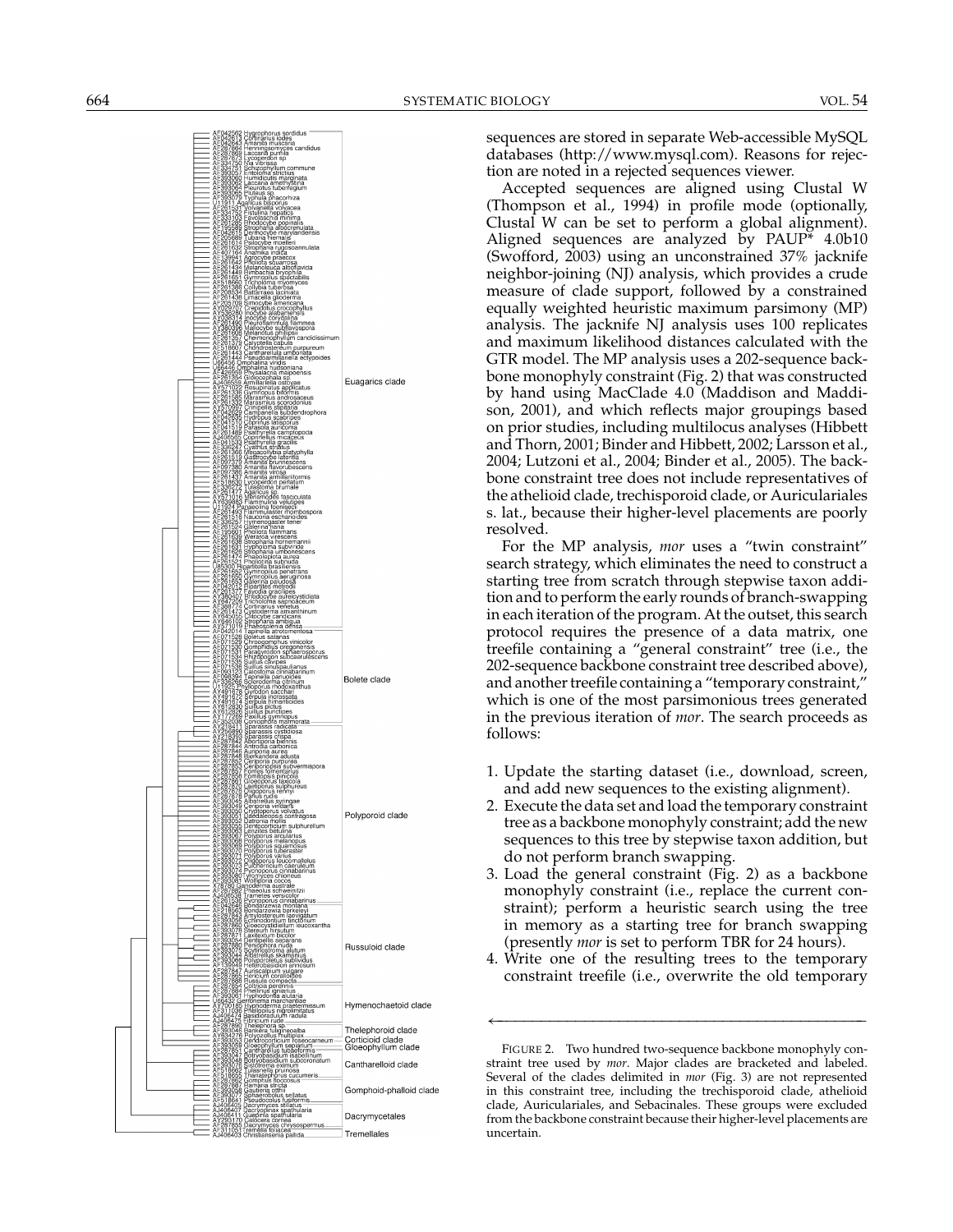constraint treefile); this becomes the starting tree for the next run of the program.

5. Calculate a 50% majority-rule consensus tree.

6. Go to step 1.

The majority-rule consensus MP tree and the jackknife NJ tree are converted to tree graphics in ASCII characters and are made available on the *mor* site through the Apache Web server (http://httpd.apache.org). Terminals in the trees are labeled with complete genus and species names and GenBank accession numbers, and are provided with links that allow viewers to toggle between the parsimony and NJ trees, view the GenBank accession directly, make and view comments, or search for images on the internet. Each week, the current alignment and MP and NJ trees are archived on the *mor* website (examples of these files have been deposited at the *Systematic Biology* website http://www.systbiol.org).

#### *Automated Phylogenetic Taxonomy*

The routines described above produce comprehensive, continuously updated phylogenetic trees, but they do not generate taxonomy. For this purpose, *mor* includes a "clade parser," which delimits the contents of individual clades, and thus translates trees into classifications. The clade parser takes as its input a tree in Newick format (http://evolution.genetics.washington. edu/phylip/newicktree.html), representing the 50% majority-rule consensus tree from the MP analysis, and sets of up to 20 sequences identified by GenBank accession numbers that act as "specifiers" in node-based taxon definitions (de Queiroz and Gauthier, 1992). A clade is thus defined as the most recent common ancestor of its specifiers, and all of its descendants (i.e., the least inclusive monophyletic group that contains all of the specifiers).

To determine the contents of each clade, the clade parser locates the first and last specifiers listed in the Newick string. Beginning from the first specifier, the clade parser traverses the tree in a down-pass to the root, marking each node that is traversed. Next, the clade parser traverses the tree in a down-pass toward the root starting from the last specifier in the Newick string. When a node that was visited on the first down-pass is reached, that node is marked as the most recent common ancestor of the clade. An up-pass is then performed, leading to all of the terminals in the clade, which are compiled in a list. A "clade viewer" web page is then produced, which presents a tree graphic (in the same form as the full  $MP$  and  $NJ$  trees), a list of all included sequences (with links to literature and images), and a link to download a NEXUS format (Maddison et al., 1997) file with the aligned sequences and tree in Newick format for the clade. The tree graphic on the clade viewer pages is produced using the CONSENSE component of the PHYLIP package (Felsenstein, 1989). The information on the clade viewer pages is automatically updated each week as the underlying phylogeny changes. A summary of recent changes in the compositions of all clades is posted, and the records of such changes are archived and accessible

via the *mor* web site. In addition, an "incertae sedis" page is created, which lists all of the sequences that are not placed in any defined clade. Users may add new clades to *mor* by supplying a list of specifiers via web-accessible forms, along with a name for the clade and a set of author's comments.

As of this writing, *mor* has downloaded 2416 sequences, which is 57% of the homobasidiomycete nuc-lsu rDNA sequences in GenBank. The remaining 1788 putative homobasidiomycete nuc-lsu rDNA sequences were not downloaded because they do not meet the minimum length criterion (800 base pairs). The screening functions of *mor* rejected 177 of the downloaded sequences, most often because they are more than 99.5% similar to conspecific sequences already in the dataset (85 sequences) or include too many ambiguous sites (79 sequences). Two thousand two hundred thirty-nine sequences have been aligned and analyzed, which represent 1774 species in 537 genera (about 10% of the described species of homobasidiomycetes), and parsimony trees of 45,036 steps  $(CI = 0.09721; RI = 0.80799)$  have been produced. Seventeen clades have been defined, based primarily on major clades recognized by Hibbett and Thorn (2001), Larsson et al. (2004), and Binder et al. (2005) (Fig. 3). The clades that have been delimited in *mor* have been given informal names, consistent with their use in the publications of Hibbett and Thorn (2001), Larsson et al. (2004), and Binder et al. (2005). Eventually, it should be possible to define clades in *mor* in a way that will correspond to formal taxon definitions under the PhyloCode (http://www.ohiou.edu/phylocode/).

Some aspects of the topology produced by *mor* appear to be erroneous, which is not surprising give the size of the dataset and the limitations of the analysis. For example, several exemplars of the genera *Amanita* and *Entoloma*, which are gilled mushrooms, and *Trametes* and *Pycnoporus*, which are poroid forms, are placed as close relatives of the "jelly fungi" Auriculariales s. lat., which is highly unlikely (Fig. 3). Nevertheless, in general, the composition of the clades agrees well with their limits as estimated in the phylogenetic studies cited above. The largest clade of homobasidiomycetes delimited in *mor* is the euagarics clade (Agaricales), which is represented by 1219 sequences, whereas the smallest is the athelioid clade, which is represented by three sequences.

#### CONCLUSIONS AND FUTURE DIRECTIONS

The *mor* system demonstrates that the core elements of phylogenetic taxonomy can be automated. This system also demonstrates an advantage of rank-free taxonomy relative to traditional taxonomy, which is that taxa in a rank-free system are amenable to algorithmic interpretation. Of course, the groups delimited by *mor* could be classified using Linnaean categories. However, that would negate another advantage of rank-free classification, which is that the names of taxa are stable in the face of rearrangements in tree topologies. This last feature is critical for automated taxonomic systems, because trees may change from week to week,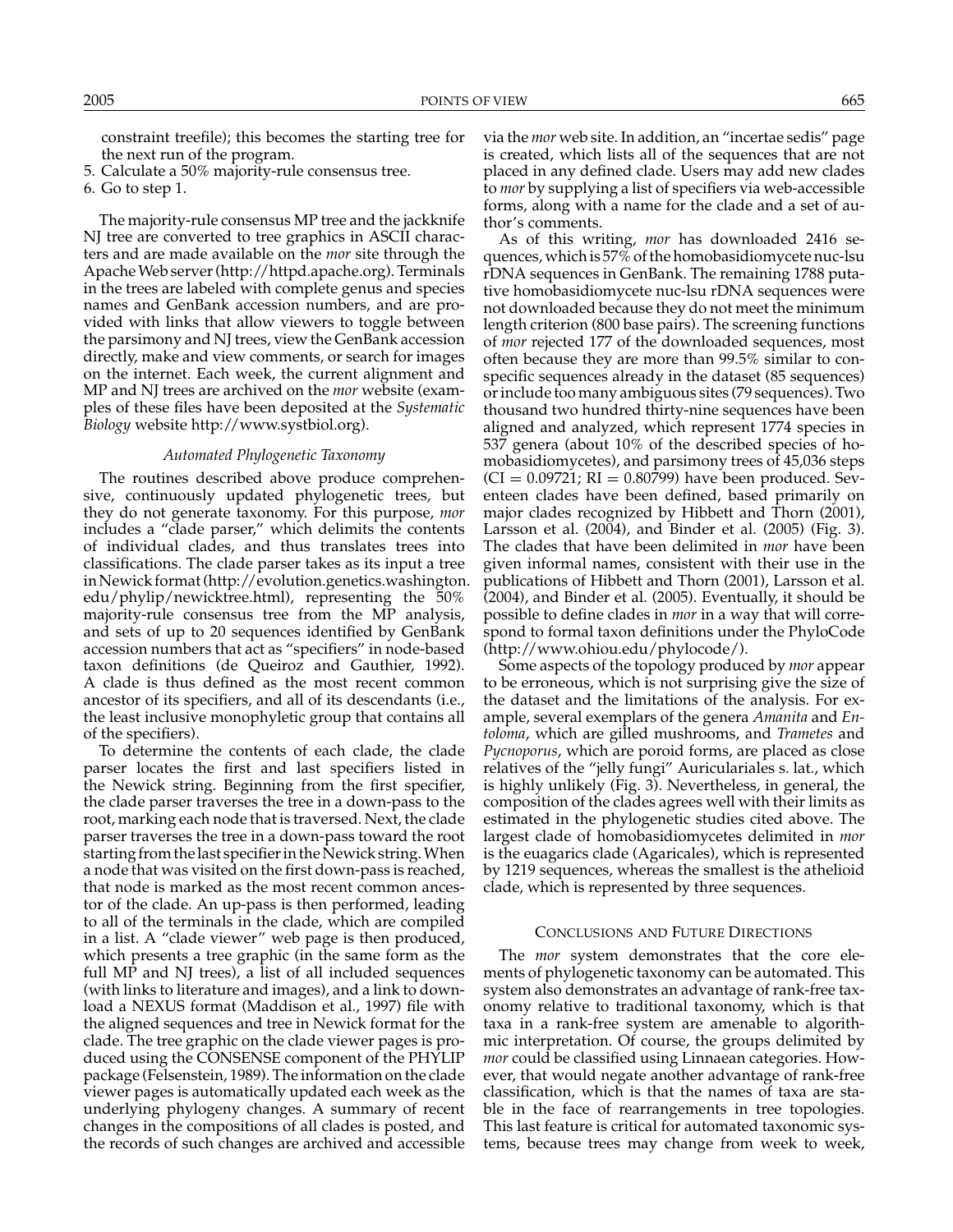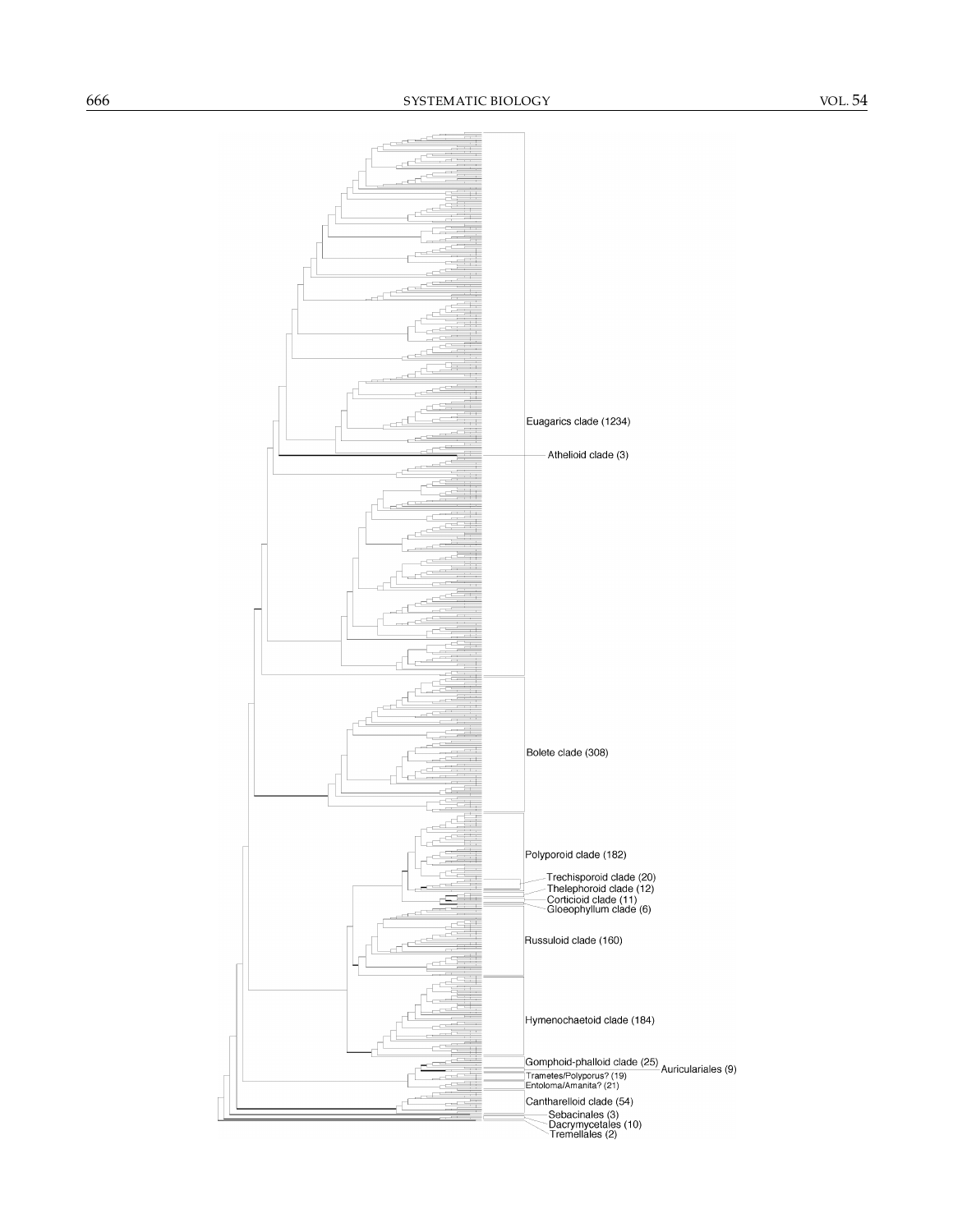resulting in arrangements that violate the hierarchy of Linnaean ranks. Conceivably, algorithms could be devised that would detect conflicts between the hierarchy of Linnaean ranks and the nested relationships among clades, but automated solutions to such conflicts are probably not a realistic possibility (as shown by the *Coprinus* example). If taxonomy is to be fully automated, it will be necessary to adopt a system of rank-free classification.

One could argue that automatically updated taxonomy would actually impede communication among systematists, because the compositions of taxa would be unstable (although their phylogenetic definitions would be conserved). This problem could be circumvented by archiving trees, as is done in *mor*. Systematists would then have to refer to taxonomic concepts in the context of a specific phylogenetic tree, identified by its date of deposition. This would not be so different from the present situation, in which the compositions of taxa often cannot be known unless a specific taxonomic work is cited (for example, Russulales sensu Hawksworth et al. [1995] is not equivalent to Russulales sensu Kirk et al. [2001]).

Many enhancements are possible in the alignment and phylogenetic reconstruction procedures used in *mor*. For example, the parsimony analysis in *mor* is susceptible to being trapped by local optima (because it amounts to one long single-threaded heuristic search), and should be replaced by methods that have been designed for large datasets, such as the parsimony ratchet (Goloboff, 1999; Nixon, 1999). Even with such improvements, *mor* is unlikely to provide state-of-the-art analyses, because of the restrictions imposed by such a large data set, as well as its reliance on a single locus (nuc-lsu rDNA). Nevertheless, *mor* can incorporate insights into phylogeny resulting from more sophisticated analyses, including multilocus studies, which can be used to guide refinements of the general constraint.

Another weakness of *mor* is that it does not incorporate the large database of sequences from the internal transcribed spacer (ITS) regions of nuclear rDNA. ITS is more variable than nuc-lsu rDNA and it has become a preferred region for studies at low taxonomic levels and for identification purposes in molecular ecology (Horton and Bruns, 2001). As of November 2004, there were at least 8209 homobasidiomycete ITS sequences in Gen-Bank. Addition of these data to *mor* will greatly improve resolution of the terminal clades of homobasidiomycetes. However, ITS is too divergent to be aligned across all groups of homobasidiomycetes, so it will be necessary to create clade-specific ITS data sets and trees, and com-

←−−−−−−−−−−−−−−−−−−−−−−−−−−−−−−−−−−−−−−−−−−−

bine them with the nuc-lsu rDNA tree using supertree methods (Sanderson et al., 1998; Bininda-Emonds, 2004). A major challenge of such analyses will be to develop automated protocols for determining one-to-one correspondence (ontology) of ITS and nuc-lsu rDNA sequences.

Even with the incorporation of ITS data, the classification generated by *mor* would be restricted to organisms that are represented by sequences in GenBank. This limitation could also be overcome, however, because taxonomic hierarchies have an inherent tree structure, which could be combined with sequence-based trees using supertree methods. Again, establishment of correspondences among sequences and named species will be challenging (especially in cases where the type specimen has not been sequenced). Still, in principle, it should be possible to develop automated methods that produce continuously updated classifications that embody the total knowledge of biodiversity and phylogeny, based on molecular data and traditional taxonomy.

#### ACKNOWLEDGMENTS

We are grateful to the National Science Foundation, which supported this work through the "Assembling the Fungal Tree of Life" project (award DEB-0228657), including Research Experiences for Undergraduates supplements that supported M. Snyder and J. Costanzo. We also thank Manfred Binder, Olaf Bininda-Emonds, P. Brandon Matheny, Scott Redhead, Nicolas Salamin, Vincent Savolainen, and an anonymous reviewer for their helpful comments, and the Department of Mathematics and Computer Science of Clark University for access to computer facilities.

#### **REFERENCES**

- Binder, M., and D. S. Hibbett. 2002. Higher-level phylogenetic relationships of homobasidiomycetes (mushroom-forming fungi) inferred from four rDNA regions. Mol. Phylogenet. Evol. 22:76–90.
- Binder, M., D. S. Hibbett, K.-H. Larsson, E. Larsson, E. Langer, and G. Langer. 2005. The phylogenetic distribution of resupinate forms across the major clades of mushroom-forming fungi (Homobasidiomycetes). Syst. Biodivers. 3:113–157.
- Bininda-Emonds, O. R. P. 2004. Phylogenetic supertrees: Combining information to reveal the Tree of Life. Kluwer Academic, Dordrecht, The Netherlands.
- Bridge, P. D., P. J. Roberts, B. M. Spooner, and G. Panchal. 2003. On the unreliability of published DNA sequences. New Phytol. 160:43–48.
- de Queiroz, K., and J. Gauthier. 1992. Phylogenetic taxonomy. Annu. Rev. Ecol. Syst. 23:449–480.
- Eddy, S. R. 1998. Profile hidden Markov models. Bioinformatics 14:755– 763.
- Felsenstein, J. 1989. PHYLIP—Phylogeny Inference Package (Version 3.2). Cladistics 5:164–166.
- Goloboff, P. A. 1999. Analyzing large datasets in reasonable times: Solutions for composite optima. Cladistics 15:415–428.
- Greuter, W., J. Mcneill, F. R. Barrie, H.-M. Burdet, V. Demoulin, T. S. Filgueiras, D. H. Nicolson, P. C. Silva, J. E. Skog, P. Trehane, N. J. Turl, and, D. L. Hawksworth. 1999. International Code of Botanical Nomenclature (St Louis Code). Regnum Vegetabile 138. Koeltz Scientific Books, Königstein, Germany.
- Hawksworth, D. L. 2001. The magnitude of fungal diversity: The 1.5 million species estimate revisited. Mycol. Res. 105:1422–1432.
- Hawksworth, D. L., P. M. Kirk, B. C. Sutton, and D. N. Pegler. 1995. Ainsworth and Bisby's Dictionary of the Fungi, 8th ed. CAB International, Wallingford, UK.
- Hibbett, D. S., and Binder, M. 2002. Evolution of complex fruiting body morphologies in homobasidiomycetes. Proc. R. Soc. Lond. B 269:1963–1969.

FIGURE 3. Overview of the 2239-sequence MP tree produced by *mor* on October 29, 2004. The clades that have been delimited in *mor* are labeled and the branches that support them are drawn with heavy lines. Numbers in parentheses are the numbers of sequences in each group. The trechisporoid clade is nested within polyporoid clade, and the athelioid clade is nested within the euagarics clade. The positions of the *"Entoloma/Amanita"* group and the *"Trametes/Polyporus"* group (which are not defined clades) are probably artifacts, as discussed in the text. A fully expanded view of the tree is available at http://mor.clarku.edu.